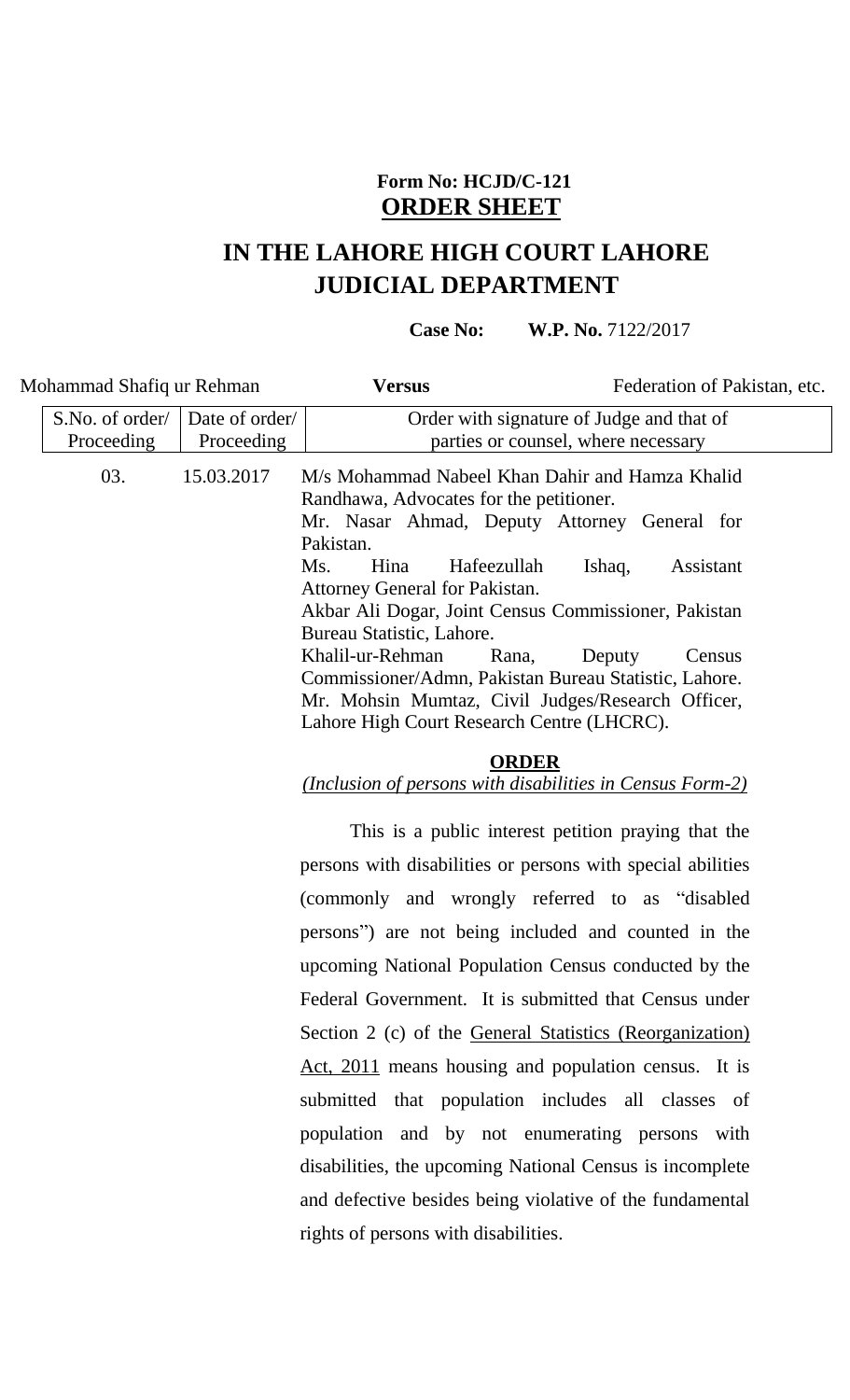2. Learned DAG and Assistant Attorney General alongwith Joint Census Commissioner, Pakistan Bureau Statistic, Lahore relying on parawise comments filed by the concerned Bureau submit that as per decision of the Council of Common Interest, Form-2 pertains to core questions which will be used in the census operation while Form-2A containing questions on fertility, migration, unemployment and disability is to be canvassed on a sample basis after the census operation is over in September, 2017. It is submitted that even in the last census in 1998 information regarding disability was collected on sample basis.

3. According to Article 31 of the United Nations Convention on the Rights of Persons with Disabilities (CRPD) which has been ratified by Pakistan in 2011 it is an international obligation on Pakistan to collect appropriate information regarding persons with disabilities in order to formulate and implement policies to give effect to the purposes of the Convention. Convention mandates that persons with disabilities have inherent dignity, individual autonomy including freedom to make one's own choices and independence of persons. It also mandates that persons with disabilities shall not be discriminated and given full participation and inclusion in the society and be accepted as a part of human diversity and humanity.<sup>1</sup> The lack of data and information on disability and the situation of persons with disabilities at the national level contributes to the invisibility of persons with disabilities in official statistics, presenting an obstacle to achieving

 $\overline{a}$ 

 $<sup>1</sup>$  Article 3 of the CRPD.</sup>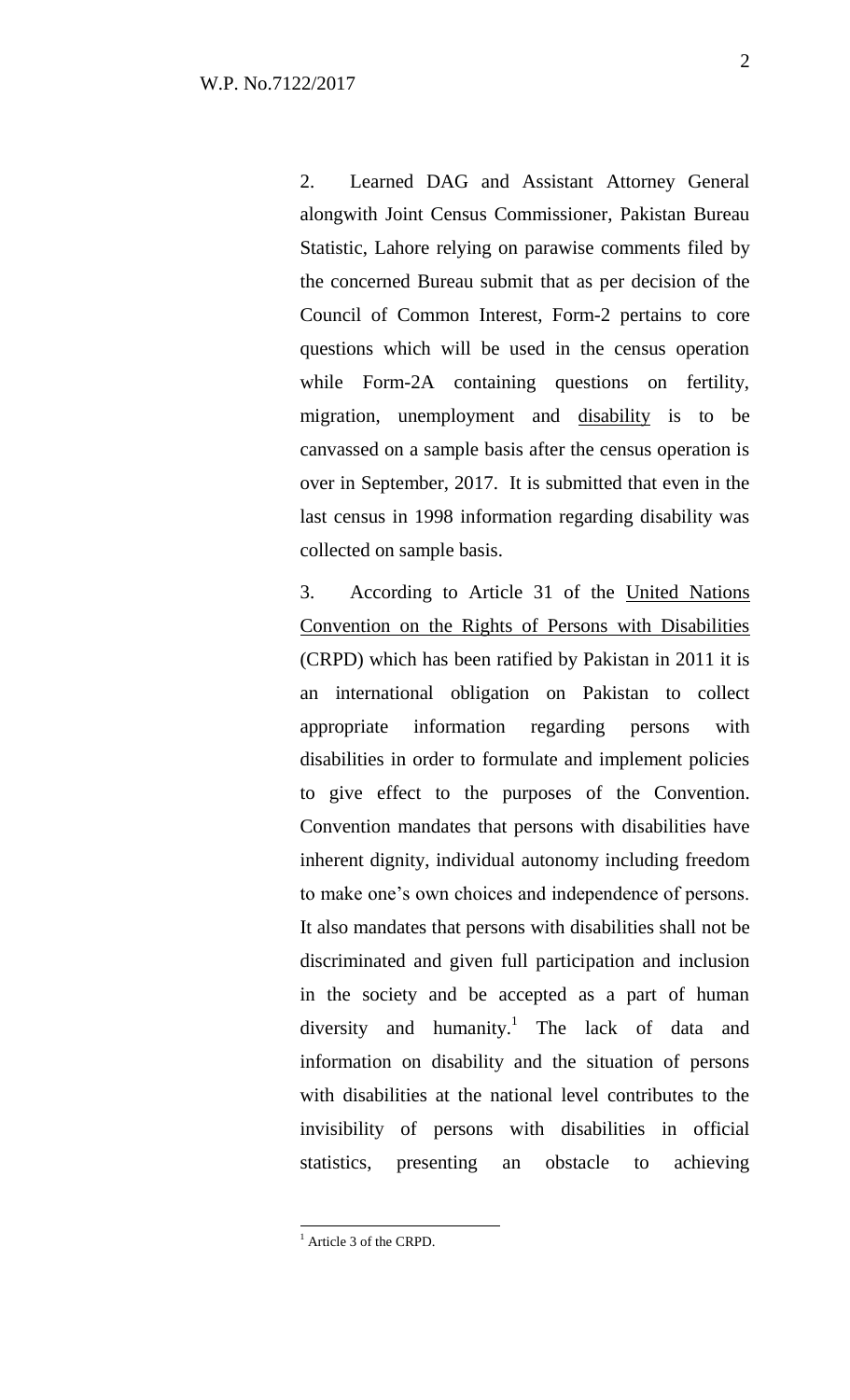development planning and implementation that is inclusive of persons with disabilities."<sup>2</sup>

4. International material placed before the Court by the Research Centre of Lahore High Court, Lahore shows that it now is a global practice to include persons with disabilities in the population census and this practice is being followed in USA, UK, Australia, India, Indonesia, Italy, South Africa, Sri Lanka, Viet Nam, Brazil, Korea, Mauritius amongst other countries.

5. According to United Nation Principles and Recommendations for Population and Housing Census (Revision 2) the importance of collecting information regarding the persons with disabilities through census data can be utilized for general planning programmes and services (prevention and rehabilitation), monitoring selected aspects of disability trends in the country, evaluation of national programmes and services concerning the equalization of opportunities, and for international comparison of selected aspects of disability prevalent in countries. The above shows that depriving the persons with disabilities from being included and counted in the National Census will offend their welfare and future prospects as the State has no credible information regarding their population, hence, exclusion of persons with disabilities from Census (head count) is in violation of right to life and human dignity under Articles 9 and 14 of the Constitution besides being discriminatory under Article 25 of the Constitution.

 $\overline{a}$ 

 $2$  Monitoring and Evaluation of Disability-Inclusive Development, United Nations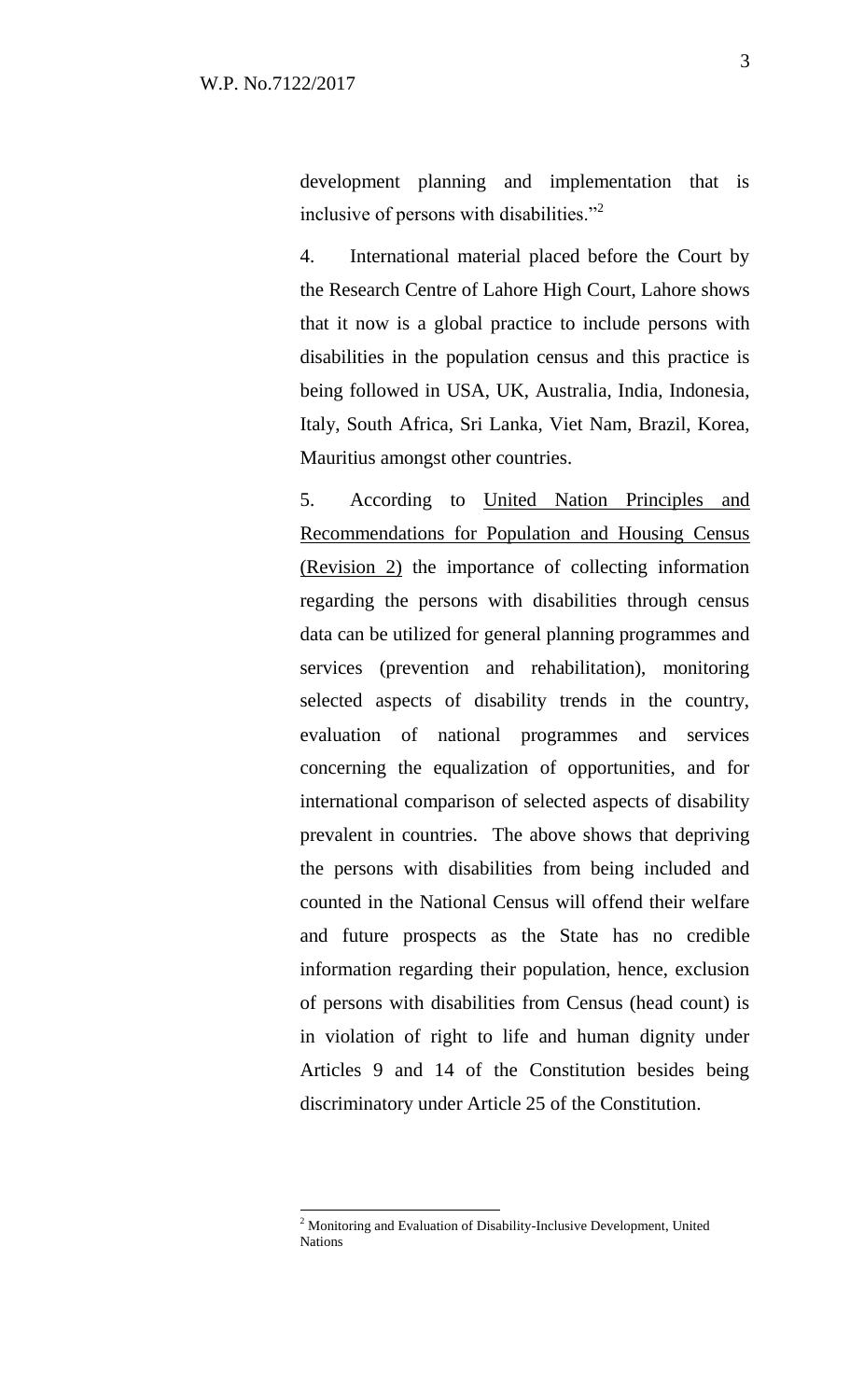6. I have examined Form-2 in detail with the assistance of the Joint Census Commissioner which is as follows:



It is pointed out that information to be collected in the said Form is in the shape of Codes/Numbers because the Form is machine readable. He submits that at this stage new forms cannot be printed and there is no possibility in the existing Form to include the Codes or Numbers which would identify persons with disabilities.

7. Recently through an order of this Court dated 09.01.2017 passed in Writ Petition No.37499/2016 the Bureau agreed before this Court to include the category of "Transgender" under the column of "Sex" in Form-2 (above). Perusal of Form-2 reveals that there is no specific mention of "Transgender" in column 3.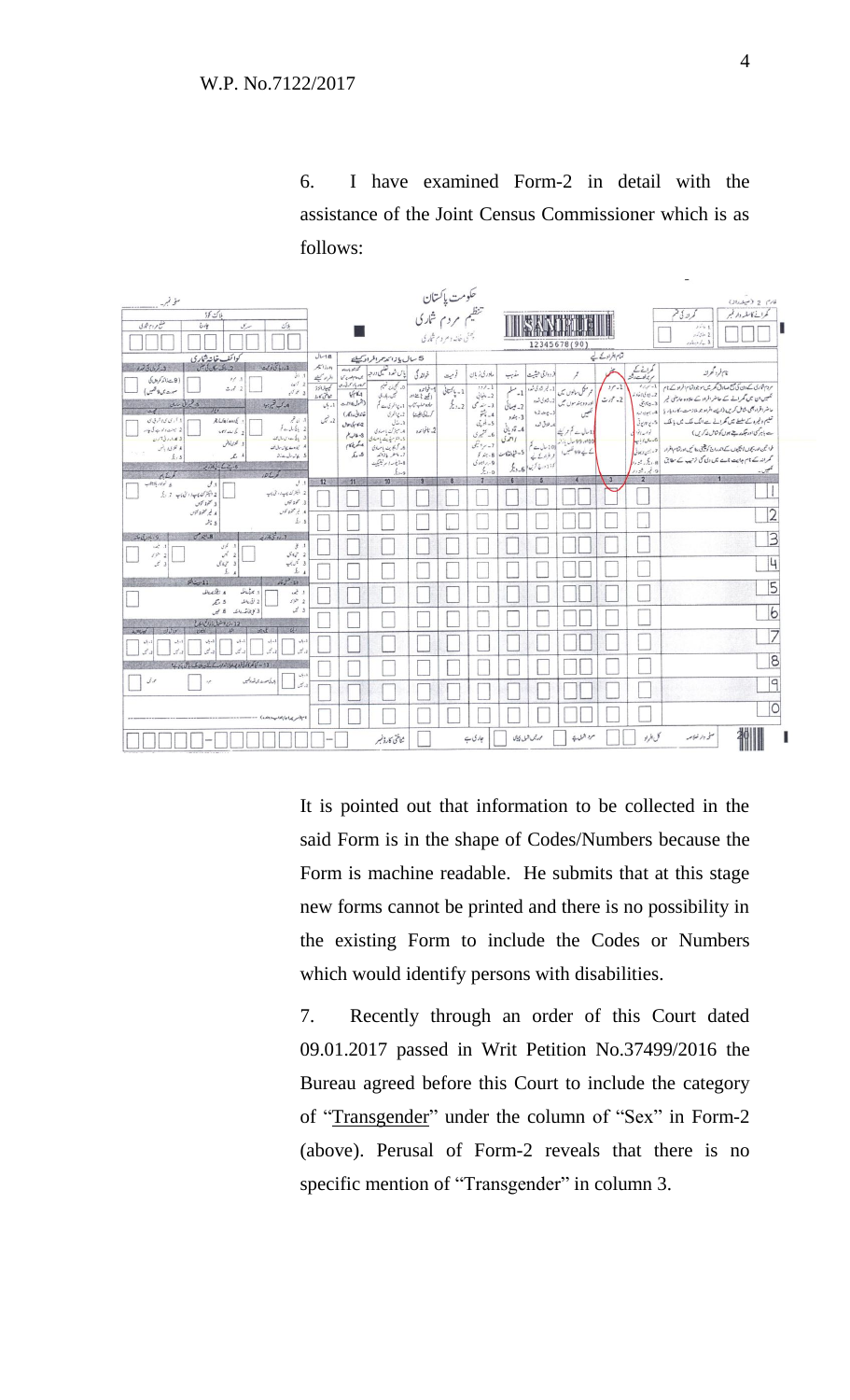Explaining the position, the Joint Census Commissioner submits that in order to comply with the undertaking given before the Court, the field staff has been instructed to assign Code/Number-3 to "Transgender" in the said column. On the same analogy and in order to safeguard the fundamental rights of the persons with disabilities, information regarding disability can easily be included in Column No.3 pertaining to "Sex" by assigning the following Codes or numbers:

| Category                             | <b>Code/Numbers</b> |
|--------------------------------------|---------------------|
| Male                                 |                     |
| Female                               | 2                   |
| Transgender                          |                     |
| <b>Male</b> (with disability)        |                     |
| <b>Female</b> (with disability)      | 5                   |
| <b>Transgender</b> (with disability) |                     |

These codes can easily be inserted in the machine readable form with the slight modification in the software and the column pertaining to "Sex" would now include "Sex/Disability" This mechanism would help to collect information regarding the persons with disabilities, as well as, their gender. I am aware of the fact that disabilities have a variety of categories, however, the same cannot be gone into at this stage. Having a general head count of persons with disabilities is far more important than not having any information at all. I am of the view that this mechanism is workable and does not upset the Calendar of the upcoming National Census and also advances the fundamental rights of the persons with disabilities. Therefore, Bureau is directed to immediately